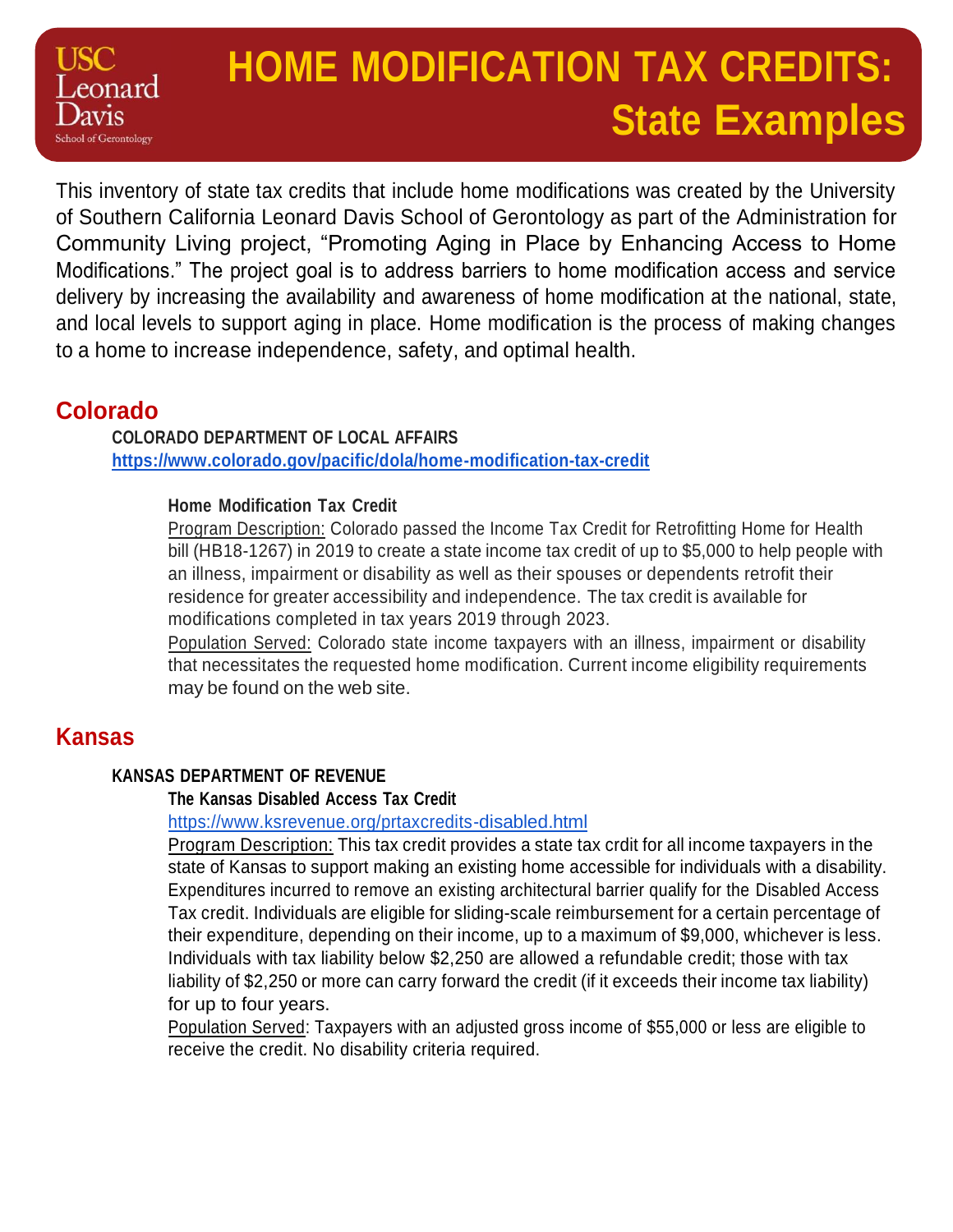## **Louisiana**

#### **LOUISIANA STATE DEPARTMENT OF REVENUE**

#### **Louisiana Accessible and Barrier-Free Tax Credit**

[http://revenue.louisiana.gov/TaxForms/1089\(1\\_19\)F.pdf](http://revenue.louisiana.gov/TaxForms/1089(1_19)F.pdf)

Program Description: The Louisiana Accessible and Barrier-Free Tax Credit provides an income tax credit for the owner of a newly constructed one- or two-family dwelling or existing dwellings that contain accessible and barrier-free design.

Population Served: Taxpayer households that include an individual with a physical disability who requires, or will require, accessible and barrier-free design elements to live in the home. A homeowner can also claim the credit if they rent their dwelling to an individual who requires an accessible residence.

## **Maine**

#### **MAINE STATE DEPARTMENT OF REVENUE**

#### **AccessAble Home Tax Credit**

[https://www.mainehousing.org/docs/default-source/homeimprovement/accessable](https://www.mainehousing.org/docs/default-source/homeimprovement/accessable-home/faqs.pdf?sfvrsn=b31ca015_8)[home/faqs.pdf?sfvrsn=b31ca015\\_8](https://www.mainehousing.org/docs/default-source/homeimprovement/accessable-home/faqs.pdf?sfvrsn=b31ca015_8)

Program Description: This Tax Credit of up to \$9,000 may be used for modifications that make the home more *accessible* for a person with a physical disability or a physical hardship who lives or will live at the residence to qualify. Allowable expenses include changes to flooring to mitigate tripping hazards, installation of grab bars, installation of access ramps, and widening of doorways. Taxpayers must demonstrate that the work meets certain standards, including compliance with applicable building codes.

Population Served: The Tax Credit may be used by individuals who earn \$55,000 or less for expenses paid for modifications to their residence to make it accessible for a person with a physical disability or physical hardship who lives or will live at the residence.

## **Maryland**

#### **MARYLAND DEPARTMENT OF HOUSING AND COMMUNITY DEVELOPMENT**

#### **Independent Living Tax Credit**

#### <https://dhcd.maryland.gov/Pages/ILTC/default.aspx>

Program Description: A State of Maryland tax credit, administered by the Maryland Department of Housing and Community Development, for Maryland taxpayers who renovate a home to be more accessible. The tax credit may be up to 50% of the cost of the renovation up to \$5,000, either in one's own home, the home of a family member, or a rental property.

Population Served: Maryland taxpayers with documentation showing the payment for a home renovation that includes accessibility features.

## **Missouri**

#### **MISSOURI DEPARTMENT OF REVENUE**

## **Residential Dwelling Accessibility Tax Credit**

### **<https://dor.mo.gov/taxcredit/dat.php>**

Program Description: This Missouri state tax credit may be used to make the principal residential dwelling of a taxpayer with disabilities accessible. A refundable tax credit of up to \$2,500 may be claimed in the same taxable year as costs were incurred.

Population Served: The person with a disability must be a permanent resident of the dwelling.